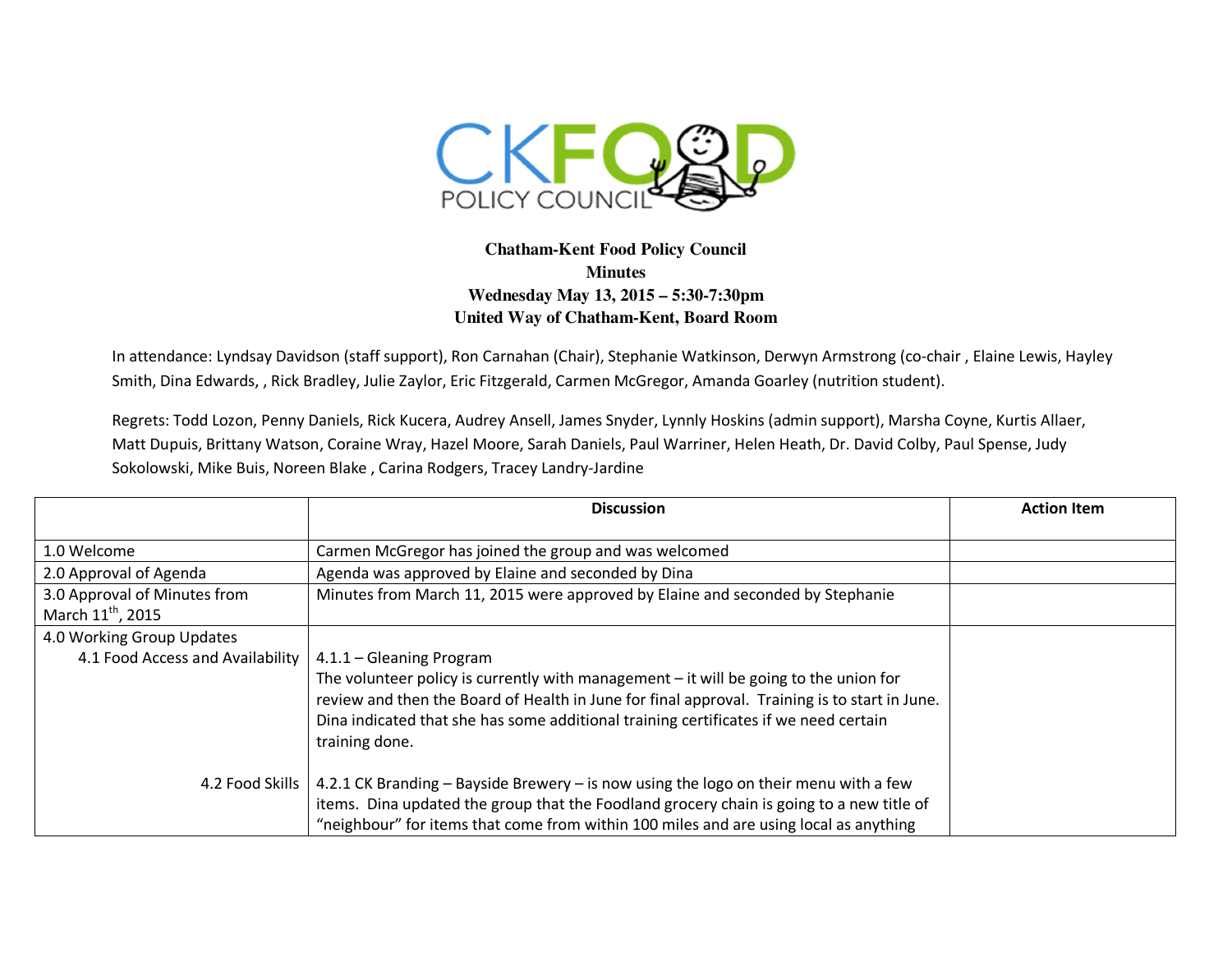|                                           | from Ontario.                                                                                                                                                                                                                                                                                                                                                                                                                                  |                                                                                    |
|-------------------------------------------|------------------------------------------------------------------------------------------------------------------------------------------------------------------------------------------------------------------------------------------------------------------------------------------------------------------------------------------------------------------------------------------------------------------------------------------------|------------------------------------------------------------------------------------|
|                                           | 4.2.2 Composting – Steve Parr will be offering the workshops again. Dates are June $20th$<br>in Wallaceburg (note this date changed due to lack of registration with the first date), and<br>May 30 <sup>th</sup> in Chatham, date still needs to be booked for Blenheim. Location will be the<br>libraries in each of the communities.                                                                                                        |                                                                                    |
|                                           | 4.2.3 - Food Skills Network Workshop<br>The networking event will be June $24^{th}$ – this will be an opportunity for us to bring<br>together anyone who is currently doing or is interesting in doing food skills programming.<br>Many other communities are already going in this direction - we bring everyone together<br>to create a network that can support each other as well as provide training and resources<br>2-3 times per year. |                                                                                    |
| 4.3 Community Food Centre                 | The March 31 <sup>st</sup> event went really well. We had a great turnout and we will be working<br>with the consultants (who weren't able to make it to the forum) to have our first working<br>group meeting with anyone who has identified as wanting to be part of the core group.<br>Eric asked to be part of this group as well.                                                                                                         | Action: Lyndsay to add Eric<br>to the core working group<br>invite list.           |
| 4.4 Sustainable Seafood                   | Letters are to go out later this week or early next week.<br>Suggestion was made to have Dr. Colby do his talk and film it for YouTube or Cogeco<br>Suggestion to make up vinyl banners for promotion                                                                                                                                                                                                                                          | Action: Lyndsay to send out a<br>meeting invite for the next<br>workgroup meeting. |
| 5.0 Old Business                          |                                                                                                                                                                                                                                                                                                                                                                                                                                                |                                                                                    |
| 5.1 Update on Training                    | Collective Impact Workshop - some of the members that attended this workshop shared<br>their impressions - we have already started to do some of this work, we are well ahead of<br>other communities, are looking to build on relationships and develop new ones. Great<br>workshop.                                                                                                                                                          |                                                                                    |
| 5.2 Procurement Research &<br>Programming | We have received the RRFSS data, and have done some work with Riverview Gardens -<br>they actually were already purchasing a lot more local foods then they had realized and<br>were already at about 30% local purchases.                                                                                                                                                                                                                     |                                                                                    |
| 5.3 CKAD - Kitchen Incubator Survey       | Draft of the report has already been received. We are reviewing it now. Suggestion was<br>to look into funding options - check with Amy Wilcox in the CAO's office, Lisa Smith at the                                                                                                                                                                                                                                                          |                                                                                    |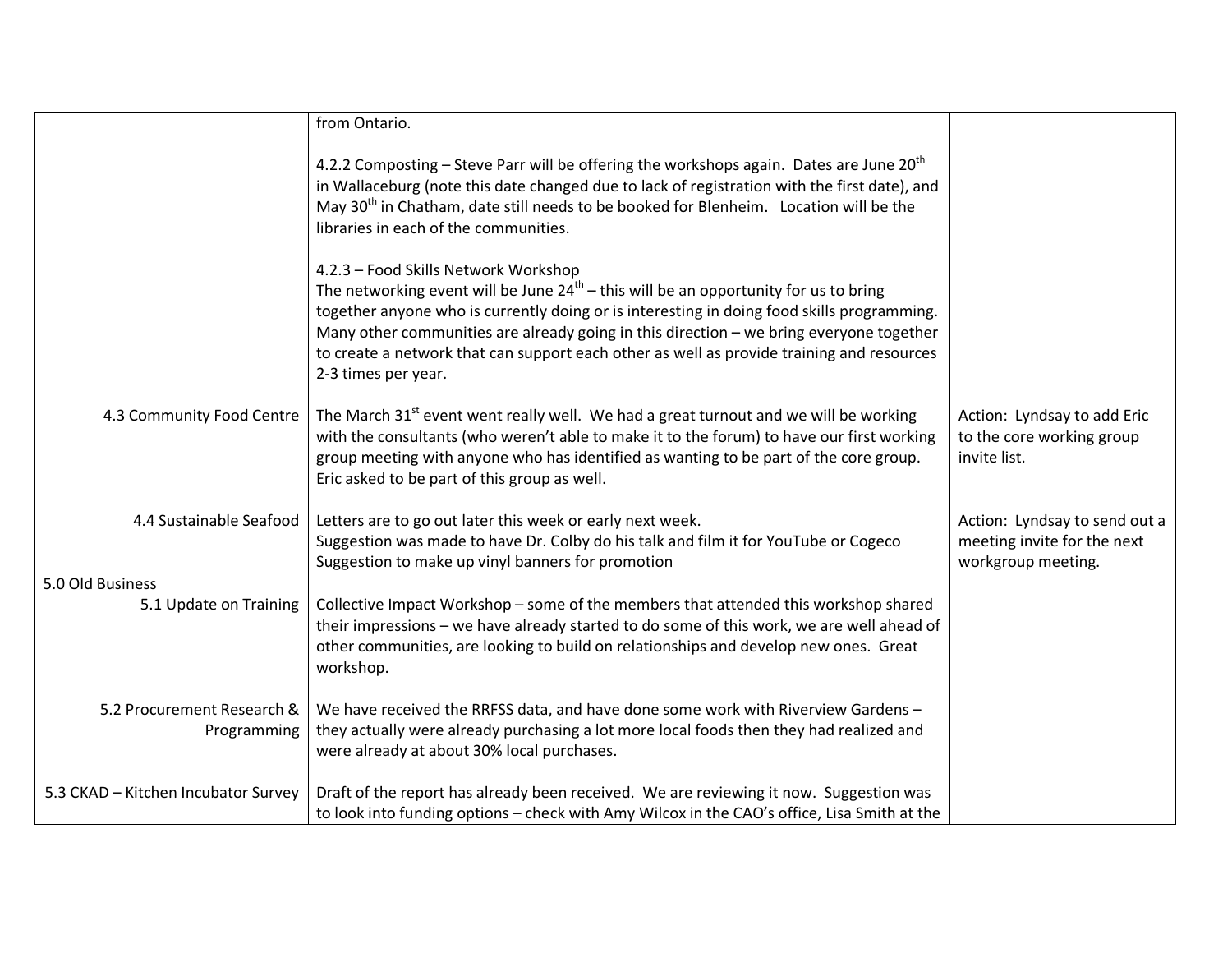|                                                                                    | library has a new funding system that we can access to see what grants we could apply<br>for.                                                                                                                                                                                                                                                                                                                                                                                                          |                                                                                                                                                                   |
|------------------------------------------------------------------------------------|--------------------------------------------------------------------------------------------------------------------------------------------------------------------------------------------------------------------------------------------------------------------------------------------------------------------------------------------------------------------------------------------------------------------------------------------------------------------------------------------------------|-------------------------------------------------------------------------------------------------------------------------------------------------------------------|
| 5.4 Healthy Kids Community<br>Challenge                                            | No Update at this time                                                                                                                                                                                                                                                                                                                                                                                                                                                                                 |                                                                                                                                                                   |
| 5.5 Healthy Communities Funding<br>Update                                          | No update at this time                                                                                                                                                                                                                                                                                                                                                                                                                                                                                 |                                                                                                                                                                   |
| 5.6 Let's Talk Food - Community<br>Food System Assessment                          | No update                                                                                                                                                                                                                                                                                                                                                                                                                                                                                              |                                                                                                                                                                   |
| 5.7 Update on Membership                                                           | It is the time of year when we need to determine opening on our membership. Can<br>everyone please let Lyndsay know if they would like to continue with the group. Once<br>this is final, Lyndsay will send out the request for new members to join. We need a<br>committee to review the applications once they come in - this will be done in August.                                                                                                                                                | Action: Everyone to confirm<br>membership, Lyndsay to send<br>out applications, committee<br>members will be Eric,<br>Stephanie, Hayley, Ron,<br>Derwyn and Rick. |
| 5.8 Gleaning and Edible Landscape<br><b>Literature Review</b>                      | No update                                                                                                                                                                                                                                                                                                                                                                                                                                                                                              |                                                                                                                                                                   |
| 6.0 New Business                                                                   |                                                                                                                                                                                                                                                                                                                                                                                                                                                                                                        |                                                                                                                                                                   |
| 6.1 Understanding the Food System<br>-presentation and discussion of flow<br>chart | Lyndsay presented a draft diagram showing what we know is happening in the food<br>system. This document is a living document as things are always changing. There is a bit<br>more work that needs to be done on it and then it will be shared further.                                                                                                                                                                                                                                               |                                                                                                                                                                   |
| 6.2 Mission Statement<br>Review/Strategic Planning Date                            | At our meeting in March there was a discussion about relooking at our mission<br>statement, etc. This has been approved and currently the date is set for June 6 <sup>th</sup> . At this<br>point it seems that there aren't going to be enough people to hold the event that day so<br>we are going to move the date to a Saturday in September. Once the date is booked,<br>Lyndsay will send out the information so please try to attend as this will help to direct the<br>work that we are doing. | Action: Lyndsay to set a new<br>date for the session in<br>September.                                                                                             |
| 6.3 Food Master Plan/Food Strategy                                                 | We have been requested by municipal council in 2011 to do a sustainable food security<br>master plan - at this time there are no other communities that have done a master plan<br>for food. Most have gone with a food strategy or food action plan. We are looking to                                                                                                                                                                                                                                |                                                                                                                                                                   |